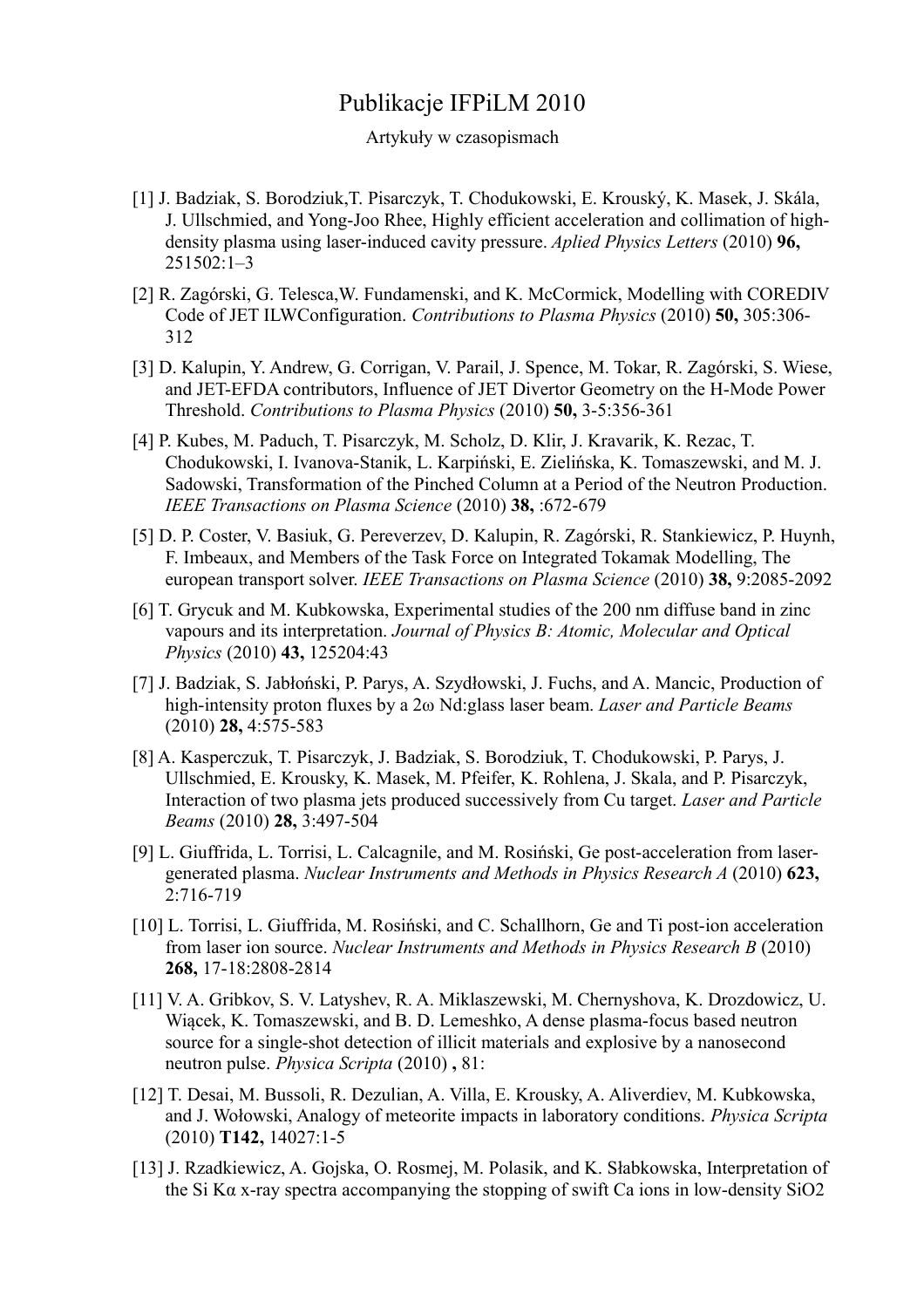aerogel. *Physical Review A* (2010) **82,** 12703:1-14

- [14] S. Barral and Z. Peradzyński, Ionization oscillations in Hall accelerators. *Physics of Plasmas* (2010) **17,** 014505:
- [15] J. Badziak and S. Jabłoński, Ultraintense ion beams driven by a short-wavelength shortpulse laser. *Physics of Plasmas* (2010) **17,** 73106:1–7
- [16] P. Nicolai, C. Stenz, V. Tikhonchuk, A. Kasperczuk, T. Pisarczyk, L. Juha, E. Krousky, K. Masek, M. Pfeifer, K. Rohlena, J. Skala, V. Kmetik, J. Ullschmied, M. Kalal, D. Klir, J. Kravarik, P. Kubes, K. Rezac, P. Pisarczyk and E. Tabakhoff, Experimental evidence of multimaterial jet formation with lasers. *Physics of Plasmas* (2010) **17,** 112903:1-9
- [17] A. Kasperczuk, T. Pisarczyk, J. Badziak, S. Borodziuk, T. Chodukowski, S. Y. Guskov, N. N. Demchenko, J. Ullschmied, E. Krousky, K. Masek, M. Pfeifer, K. Rohlena, J. Skala, and P. Pisarczyk, Influence of low atomic number plasma component on the formation of laser-produced plasma jets. *Physics of Plasmas* (2010) **17,** 114505:1-4
- [18] M. Kubkowska, K. Jakubowska, E. Składnik-Sadowska, K. Malinowski, M. Paduch, M. J. Sadowski, M. Scholz, and A. K. Marchenko, Spectroscopic investigation of PF-1000 discharges under different experimental conditions. *Problems of Atomic Science and Technology* (2010) **16,** 6:202-204
- [19] E. Składnik-Sadowska, M. J. Sadowski, K. Czaus, K. Malinowski, R. Kwiatkowski, J. Żebrowski, L. Karpiński, M. Paduch, M. Scholz, and I. E. Garkusha, Recent studies of the ion emission from high-current PF-1000 experiments. *Problems of Atomic Science and Technology* (2010) **16,** 6:199-201
- [20] M. J. Sadowski and M. Scholz, Plasma diagnostics. Highlights of dense magnetized plasma research in Poland. *Problems of Atomic Science and Technology* (2010) **16,** 6:194- 198
- [21] J. Wołowski, P. Gąsior, J. Hoffman, M. Kubkowska, M. Rosiński, and Z. Szymański, Study of laser-induced removal of co-deposits from tokamak plasma-facing components using ion diagnostics and optical spectroscopy. *Radiation Effects & Defects in Solids: Incorporating Plasma Science & Plasma Technology* (2010) **165,** :434–440
- [22] M. Rosinski, P. Parys, J. Wołowski, P. Gąsior, and M. Pisarek, Electrostatic acceleration and deflection system for modification of semiconductor materials in laser-produced ion implantation. *Radiation Effects & Defects in Solids: Incorporating Plasma Science & Plasma Technology* (2010) **165,** :528–533
- [23] J. Badziak, S. Jabłoński, M. Kubkowska, P. Parys, M. Rosiński, J. Wołowski, A. Szydłowski, P. Antici, J. Fuchs, and A. Mancic, Laser-driven generation of ultraintense proton beams. *Radiation Effects & Defects in Solids: Incorporating Plasma Science & Plasma Technology* (2010) **165,** :760–766
- [24] L. Giuffrida, L. Torrisi, S. Gammino, J. Wołowski, and J. Ullschmied, Surface ion implantation induced by laser-generated plasmas. *Radiation Effects & Defects in Solids: Incorporating Plasma Science & Plasma Technology* (2010) **165,** :534-542
- [25] J. Krása, L. Láska, K. Rohlena, A. Velyhan, A. Czarnecka, P. Parys, L. Ryć, and J. Wołowski, Limits of applicability of a time-of-flight ion-mass analyzer in uncovering partial currents of ions emitted by pulsed laser ion sources. *Radiation Effects & Defects in Solids: Incorporating Plasma Science & Plasma Technology* (2010) **165,** :441–450
- [26] L. Láska, J. Badziak, K. Jungwirth, M. Kálal, J. Krása, E. Krouský, P. Kubeš, D. Margarone, P. Parys, M. Pfeifer, K. Rohlena, M. Rosiński, L. Ryć, J. Skála, L. Torrisi, J. Ullschmied, A. Velyhan, and J. Wołowski, Analysis of processes participating during intense iodine-laser-beam interactions with laser-produced plasmas. *Radiation Effects &*